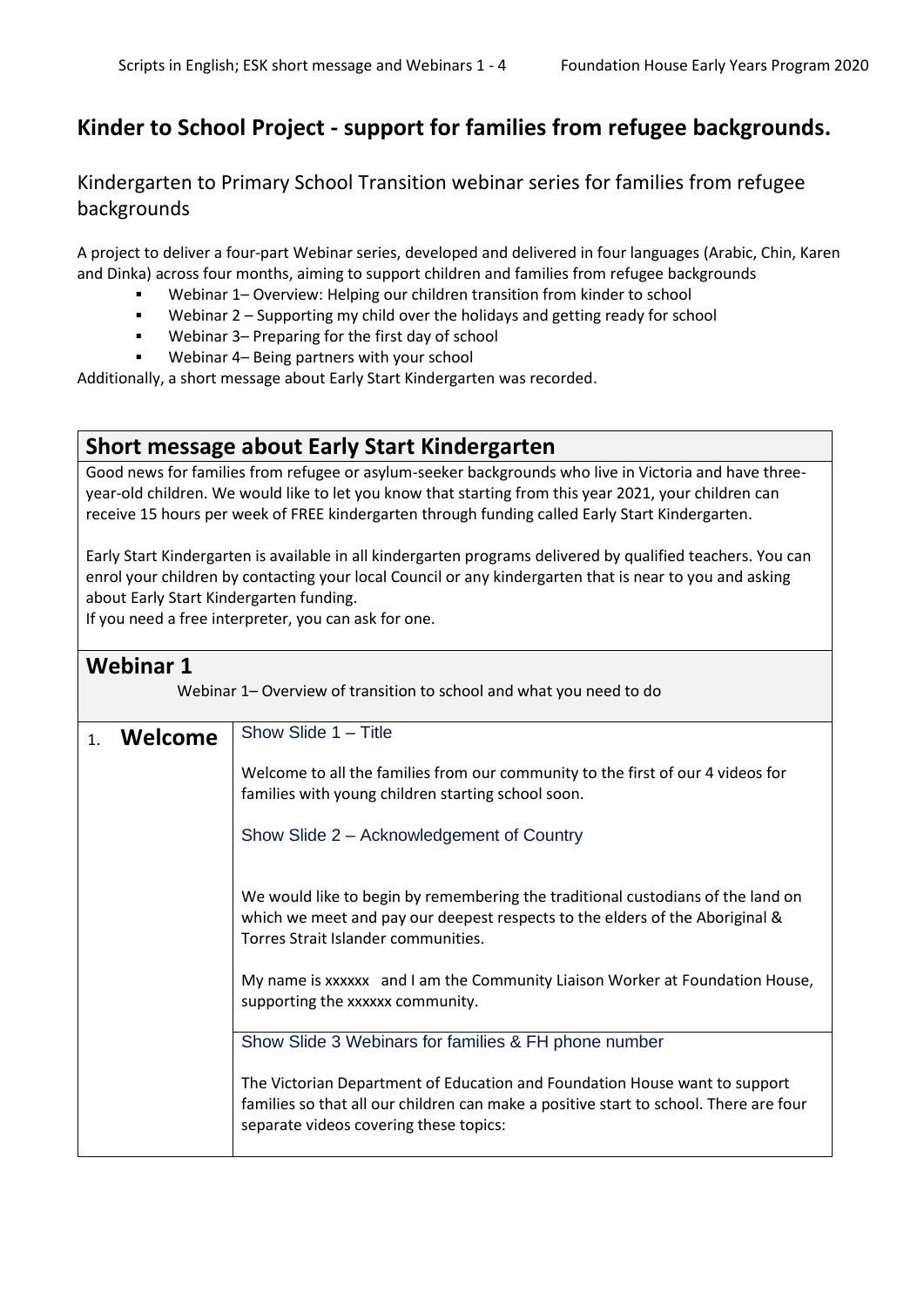|              | 1. Helping our children to prepare to go to school<br>2. What I can do over the holiday period to prepare my child for school<br>3. Preparing for the first day of school<br>4. Being partners with our school<br>If you have any questions please get in touch with us by ringing Foundation House<br>on 9389 8900. We will find out the correct answer for you and then include your<br>question in the next recording.                                                                                                                                                                                                                                                                                     |
|--------------|---------------------------------------------------------------------------------------------------------------------------------------------------------------------------------------------------------------------------------------------------------------------------------------------------------------------------------------------------------------------------------------------------------------------------------------------------------------------------------------------------------------------------------------------------------------------------------------------------------------------------------------------------------------------------------------------------------------|
|              | Today's webinar is about what families can do to help children have a good start to<br>school. I'm here today with xxxxx who is an auntie of a child starting school next<br>year - welcome XXXX !                                                                                                                                                                                                                                                                                                                                                                                                                                                                                                            |
|              | <b>Community Member: Hello and thanks for having me.</b>                                                                                                                                                                                                                                                                                                                                                                                                                                                                                                                                                                                                                                                      |
| 2. Confusing | Show Slide with Prep Foundation & Kinder                                                                                                                                                                                                                                                                                                                                                                                                                                                                                                                                                                                                                                                                      |
| <b>Words</b> | Community Worker: XXXX, what do you think are the questions that families<br>would like to know to be able to help children starting in Prep or Foundation next<br>year?                                                                                                                                                                                                                                                                                                                                                                                                                                                                                                                                      |
|              | <b>Community Member: Well, that's the first question, XXXX . What is the difference</b><br>between the words Prep and Foundation please? It's very confusing. And what is<br>kinder?                                                                                                                                                                                                                                                                                                                                                                                                                                                                                                                          |
|              | Community Worker: Good question XXXX .<br>Prep and Foundation mean the same thing. Some schools use the word Prep, and<br>some say Foundation. Prep, or Foundation, is the first year of going to a primary<br>school in Victoria. Children usually go to primary school for 7 years followed by six<br>years at a secondary school.                                                                                                                                                                                                                                                                                                                                                                          |
|              | Kinder, or Kindergarten, is for all children who turned four years old by 30th of April<br>the year before they go to school. Kinder is very important - children who have<br>been to Kinder have been shown to be more successful in their education. And it's a<br>lot of fun for children and their families. You will be welcome to spend time in the<br>kinder where you can learn about everything they are doing. Please make sure all<br>the 4 year old children you know are going to Kinder, even if only for the last few<br>weeks of the year.                                                                                                                                                    |
|              | Early Start Kinder is a 15 hour a week kindergarten program for three-year-old<br>children that is especially good for children in our community where the child or<br>parent/carer is from a refugee or asylum seeking background. This is for children<br>who are three and it means they can go to Kinder in the year before their 4 year old<br>Kinder year. So they have two years of learning in kinder. This means the teachers<br>can get to know you and your family very well. This is new for families of refugee<br>background from 2021. Please make sure all families of three year old children ask<br>community workers and Maternal & Child Health Nurses about Early Start<br>Kindergarten. |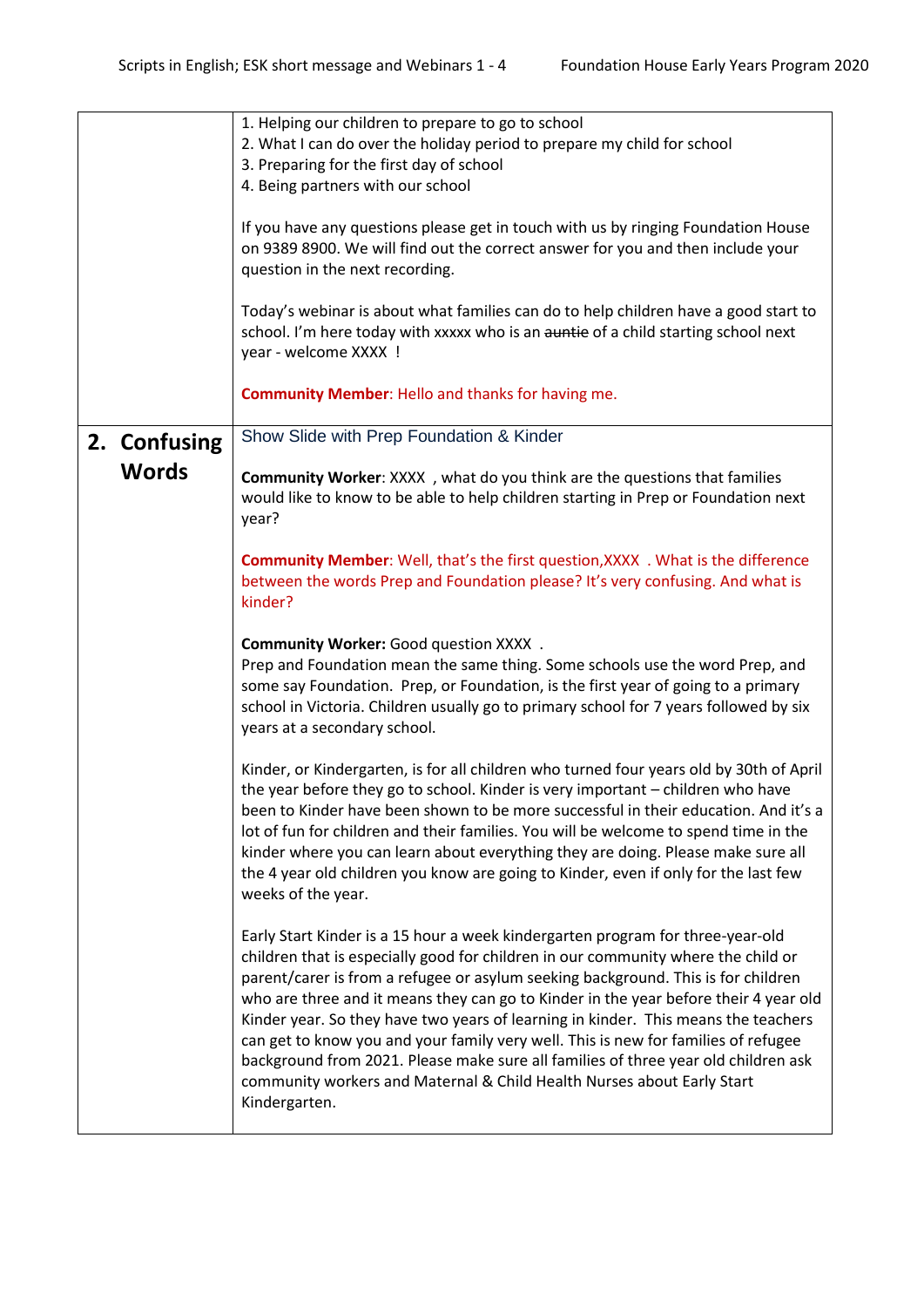| 3. | Is my     | Show slide 5'ls my child old enough to start school?'                                                                                                                      |
|----|-----------|----------------------------------------------------------------------------------------------------------------------------------------------------------------------------|
|    | child old |                                                                                                                                                                            |
|    |           | <b>Community Member:</b> How old is a child when they start school in Victoria?                                                                                            |
|    | enough?   | Community Worker: In Victoria, your child can start school if they turn 5 years old                                                                                        |
|    |           | by 30 <sup>th</sup> April. If the family decides the child is not yet ready for school, they can wait                                                                      |
|    |           | until the following year.                                                                                                                                                  |
|    |           |                                                                                                                                                                            |
| 4. | Is my     | Show slide 6 'ls my child ready to start school?'                                                                                                                          |
|    | child     | Community Member: How will we know if my nephew is ready to start school?                                                                                                  |
|    | ready?    |                                                                                                                                                                            |
|    |           | Community Worker: Your Kindergarten teacher is a good person to ask about this.                                                                                            |
|    |           | Most families think about whether their child is ready to learn academically, but<br>there are many factors to consider:                                                   |
|    |           | How do they interact positively with others - with children and with adults?                                                                                               |
|    |           | How well are they beginning to develop the skills to regulate and talk about<br>$\bullet$<br>their feelings and emotions?                                                  |
|    |           | How do they cope when left by themselves with trusted adults?<br>$\bullet$                                                                                                 |
|    |           | How well will they be able to spend a whole day at school with or without<br>$\bullet$<br>support?                                                                         |
|    |           | Do they have good fine motor skills (like being able to work with small                                                                                                    |
|    |           | things) and gross motor skills (like balancing, jumping)?                                                                                                                  |
|    |           | It is important to have several conversations with your child's kinder teacher about                                                                                       |
|    |           | this. Kinders can book an interpreter, so please ask for one as this is a very                                                                                             |
|    |           | important conversation and a very big decision for your child.                                                                                                             |
|    |           |                                                                                                                                                                            |
|    |           | Most children are ready to start school after one year of 4-year-old kindergarten.<br>All children are different, even those of similar ages, but they all have a range of |
|    |           | skills and abilities that form the basis for further learning                                                                                                              |
|    |           | Schools will be ready to support your child. School teachers can work with your                                                                                            |
|    |           | child at make sure that the teaching and learning suit their needs.                                                                                                        |
|    |           | There are other people that you could get advice from such as your family and                                                                                              |
|    |           | friends, community leaders, playgroup leaders, community hub staff, your doctor,                                                                                           |
|    |           | the Maternal & Child Health Nurse and settlement workers                                                                                                                   |
| 5. | How do I  | Show slide 7 'How do I enrol my child at school?'                                                                                                                          |
|    | enrol my  | <b>Community Member:</b> How do I find out about the different types of schools in                                                                                         |
|    | child at  | Victoria?                                                                                                                                                                  |
|    |           |                                                                                                                                                                            |
|    | school?   | Community Worker: There are different type of schools in Victoria. It is important                                                                                         |
|    |           | to choose a school that suits your family, because you will be working together for<br>many years. There is a government school close to where you live. There are also    |
|    |           | independent schools and Catholic schools, and there are schools that specialise in                                                                                         |
|    |           | teaching children living with a disability or with special needs. It's a good idea to ask                                                                                  |
|    |           | lots of people about the different schools to find the best one for your family.                                                                                           |
|    |           | <b>Community Member: How do I enrol my child at school?</b>                                                                                                                |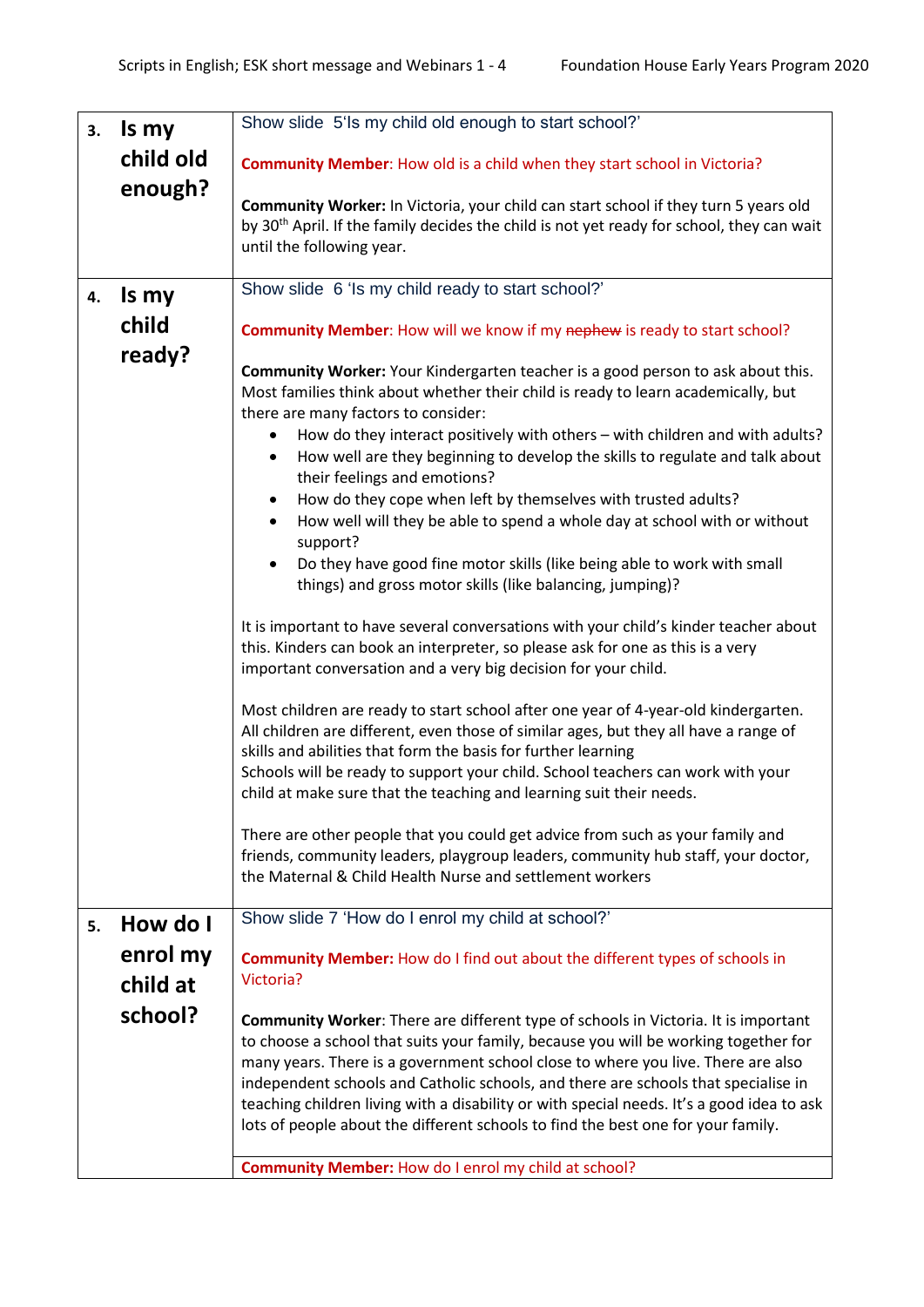|    |                   | <b>Community Worker:</b> A good person to talk to about this is the Kinder teacher, who<br>will know about the local schools.                                                                                                                                                                                                                                                      |
|----|-------------------|------------------------------------------------------------------------------------------------------------------------------------------------------------------------------------------------------------------------------------------------------------------------------------------------------------------------------------------------------------------------------------|
|    |                   | As soon as you can, it's good to visit the school. Go to the school or ring them to<br>talk about your child. If it is a Government school closest to your house, they will<br>have a place for your child.                                                                                                                                                                        |
|    |                   | When you visit the school, there might be some staff who speak our language.<br>Sometimes they are called the Multicultural Education Aide or Family Liaison<br>Worker. They can be very helpful with all your questions.                                                                                                                                                          |
|    |                   | Schools can get Interpreters for you too so always ask for one.                                                                                                                                                                                                                                                                                                                    |
|    |                   | To enrol your child, the school will ask you to fill in some forms. Take some official<br>papers that show where you live and the age of your child. To help with enrolment,<br>ask the school for an interpreter or a worker who speaks our language.                                                                                                                             |
| 6. | <b>Transition</b> | Show slide 8 'Transition activities run by the kinder & the school'                                                                                                                                                                                                                                                                                                                |
|    | activities        | <b>Community Member:</b> Will we be able to go to the school and meet the teachers                                                                                                                                                                                                                                                                                                 |
|    | run by            | and other families before school starts?                                                                                                                                                                                                                                                                                                                                           |
|    | the               | <b>Community Worker:</b>                                                                                                                                                                                                                                                                                                                                                           |
|    | kinder            | Your school and kinder teachers will work together with you to prepare your child<br>to be ready for school next year.                                                                                                                                                                                                                                                             |
|    | and the<br>school | Prep teachers will be visiting children at kindergartens.<br>Your kindergarten teacher will prepare a document called a transition statement<br>about your child so that the school teachers can get to know your child and plan the<br>best programs to support them.                                                                                                             |
|    |                   | When it is getting close to the end of the year, there will be opportunities for you<br>and your child to go to the school and meet with the teachers and other students<br>and their families. These sessions are called 'Transition Sessions'. Sometimes these<br>sessions might be run as on-line meetings.                                                                     |
|    |                   | The children might do some activities in the classroom, like listening to a story and<br>drawing a picture, and you might be able to meet with the other parents. Some<br>schools have information sessions for parents during transition sessions, and they<br>will organise interpreters if required.                                                                            |
|    |                   | Your child's kinder may also take the children to visit a nearby school. On these<br>visits, the children will do some activities in the classroom and see what it's like to<br>be at school. These visits are great fun, and don't worry - if your child visits a school<br>with their kinder they can still go to the school you have chosen, even if it is not the<br>same one. |
|    |                   | At the Transition sessions, find out what time your child starts on the first day and<br>where to take them.                                                                                                                                                                                                                                                                       |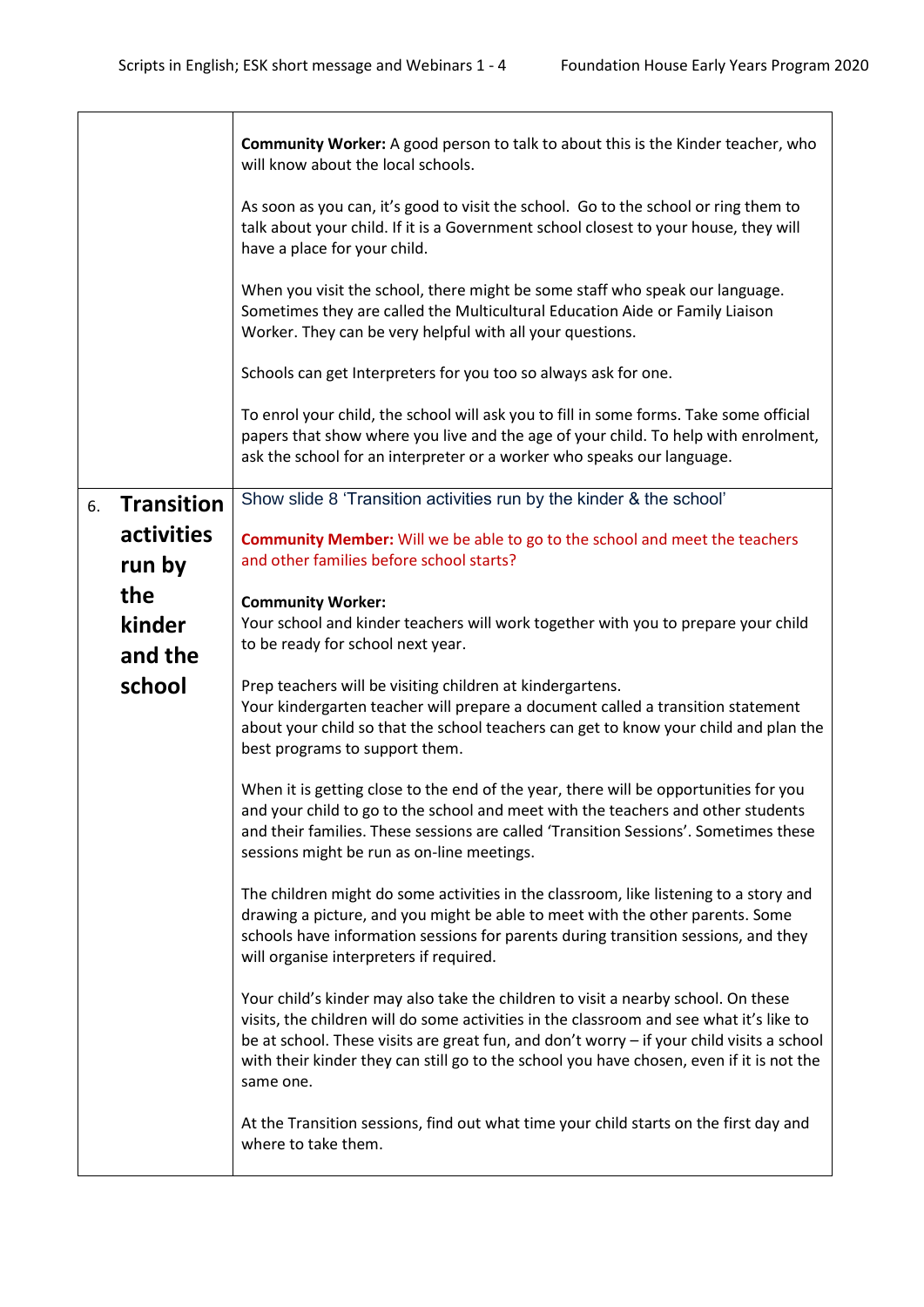|    |            | We will be talking more about the first day of school in our Webinar 3.                                                                                                                                                                                                                                      |
|----|------------|--------------------------------------------------------------------------------------------------------------------------------------------------------------------------------------------------------------------------------------------------------------------------------------------------------------|
|    |            |                                                                                                                                                                                                                                                                                                              |
|    |            |                                                                                                                                                                                                                                                                                                              |
|    |            |                                                                                                                                                                                                                                                                                                              |
|    |            |                                                                                                                                                                                                                                                                                                              |
|    |            |                                                                                                                                                                                                                                                                                                              |
|    |            |                                                                                                                                                                                                                                                                                                              |
|    |            |                                                                                                                                                                                                                                                                                                              |
| 7. | Talk to    | Show slide 'Talk to your child about school'                                                                                                                                                                                                                                                                 |
|    | your child | Community Member: My nephew-is a bit worried about starting school. What can I                                                                                                                                                                                                                               |
|    | about      | do to help?                                                                                                                                                                                                                                                                                                  |
|    | school     |                                                                                                                                                                                                                                                                                                              |
|    |            | Community Worker: Starting school is such an exciting time, but it also means lots<br>of change for your child and your family.                                                                                                                                                                              |
|    |            | Talk to your child about school and let them talk about any concerns they have, to<br>make the transition easier.                                                                                                                                                                                            |
|    |            | Tell them about the structure of their school day (learn, eat and play, learn, eat and<br>play, learn, pick up, go home). This helps them become familiar with the school<br>routine and comfortable with what they can expect each day.                                                                     |
|    |            | Reassure them that the teacher will remind them of what to do and that they can<br>ask the teacher questions, including when to go to the toilet. The teacher will help<br>them to feel happy. Make sure your children know that school is a fun place where<br>they can learn and make lots of new friends. |
|    |            | Show slide 'I am starting school Calendar'                                                                                                                                                                                                                                                                   |
|    |            | <b>Community Member:</b> That is a lot of things to remember to tell my child!                                                                                                                                                                                                                               |
|    |            | We can give you a copy of this "I am starting school' Calendar to have in your home.<br>You can put it in a place where you can all see it. The link is on the website.                                                                                                                                      |
|    |            | Do one of the activities on the ' <i>I am starting school'</i> calendar each day. This is a<br>great way to begin building your child's independence. Help your child to become<br>independent with dressing themselves and going to the toilet, as well as washing<br>their hands and eating.               |
|    |            | Do some activities with your child to help them be ready for school (telling stories,<br>singing songs, letting them help you with jobs around the house, talking to other<br>children). Show your child where the school is and talk about how you will get<br>there.                                       |
|    |            | Reassure your child that you or someone from your family will be there to pick<br>them up every day after school (or at the end of 'after-care'). Help them feel safe<br>and happy to say goodbye each morning. Remind them that the teachers at school<br>will help and look after them.                    |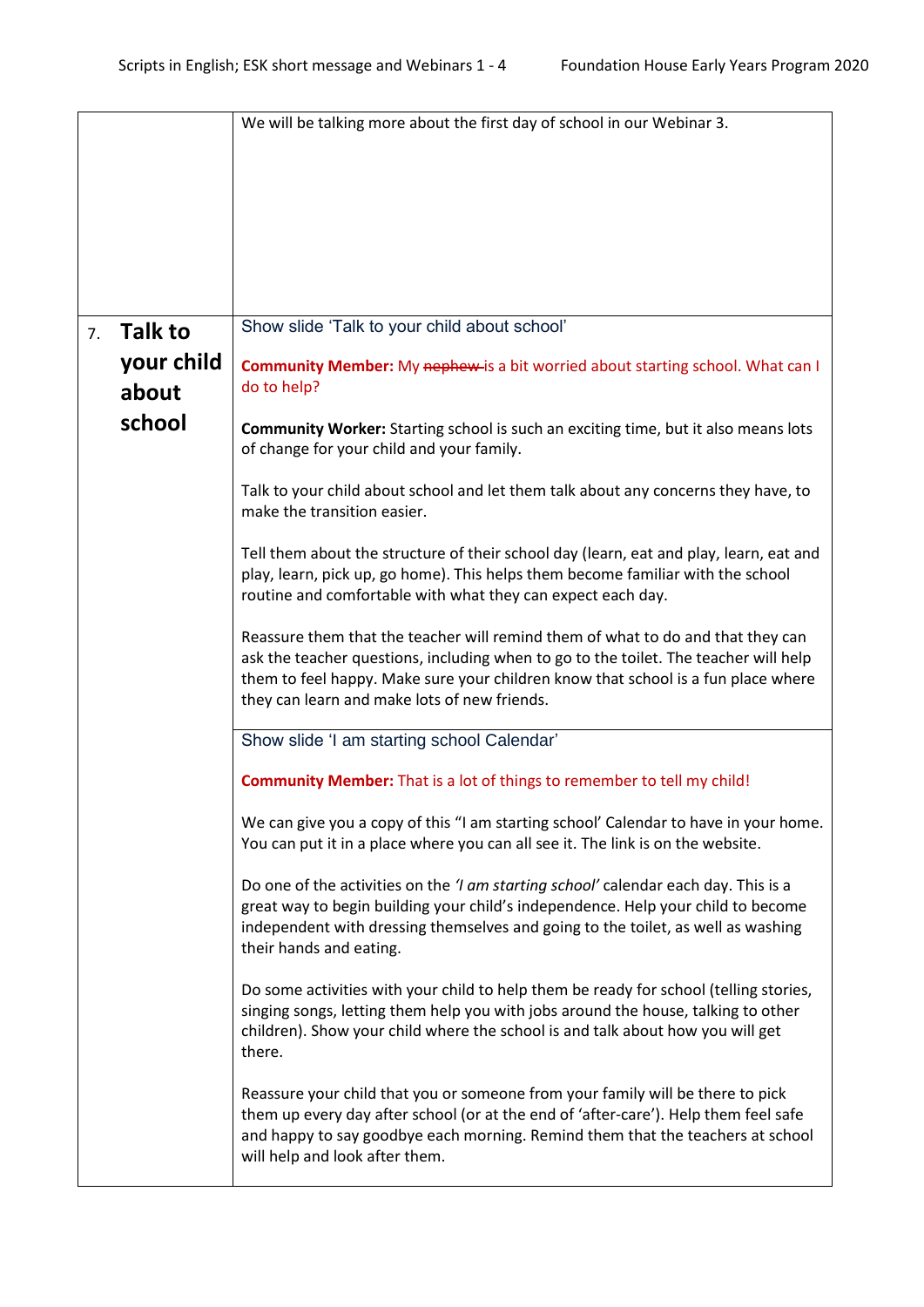|                     | Show slide 'Other resources in our language'<br>(Explain these resources and how to access them)                                                                                                                                                                                                                                                                                                                                                                                                                                                                                                                                                                                                                   |
|---------------------|--------------------------------------------------------------------------------------------------------------------------------------------------------------------------------------------------------------------------------------------------------------------------------------------------------------------------------------------------------------------------------------------------------------------------------------------------------------------------------------------------------------------------------------------------------------------------------------------------------------------------------------------------------------------------------------------------------------------|
| <b>Key Messages</b> | <b>Community Member:</b> Thank you XXXX , this has been very informative. Would you<br>mind just going over the main points so I can make sure I have all the information I<br>need?<br><b>Community Worker:</b> Sure, XXXX ! The main points to remember are:<br>Talk to your kinder teacher about your child starting school<br>Talk to the school you would like your child to go to<br>Go to the Transition Sessions run by the school<br>Do some activities with your child to help them be ready for school (telling<br>stories, dressing, toileting, eating)<br>Talk to your child about school to help them feel comfortable<br>Our next webinar will be about supporting your child over the holidays and |
|                     | getting ready for school so look out for that.                                                                                                                                                                                                                                                                                                                                                                                                                                                                                                                                                                                                                                                                     |

| <b>SCRIPT for Webinar 2</b>                                        |                                                                                                                                                                                                                                                                                                                                        |  |
|--------------------------------------------------------------------|----------------------------------------------------------------------------------------------------------------------------------------------------------------------------------------------------------------------------------------------------------------------------------------------------------------------------------------|--|
| Supporting my child over the holidays and getting ready for school |                                                                                                                                                                                                                                                                                                                                        |  |
| Intro                                                              | Show Slide 1 – Title Supporting my child over the holidays and getting<br>ready for school                                                                                                                                                                                                                                             |  |
|                                                                    | Welcome to all the families from our community to the second of four videos for<br>families with young children starting school soon.                                                                                                                                                                                                  |  |
|                                                                    | Show Slide 2 - Acknowledgement of Country                                                                                                                                                                                                                                                                                              |  |
| Acknowledge                                                        | We would like to begin by remembering the traditional custodians of the land on<br>which we meet and pay our deepest respects to the elders of the Aboriginal &<br>Torres Strait Islander communities.                                                                                                                                 |  |
| ment,<br><b>Welcome &amp;</b><br><b>Overview</b>                   | My name is xxxxxx and I am the Community Liaison Worker at Foundation House,<br>supporting the xxxxxx community.<br>I am here today with XXXX, a parent/carer of a child starting school next year.<br>Welcome XXXX!                                                                                                                   |  |
|                                                                    | <b>Community Member: Hello. I am happy to be here.</b>                                                                                                                                                                                                                                                                                 |  |
|                                                                    | Show Slide 3 Webinars for families & FH phone number                                                                                                                                                                                                                                                                                   |  |
|                                                                    | The Victorian Department of Education and Foundation House want to support<br>families so all children can make a positive start to school. This webinar explains<br>what parents/carers can do over the holidays to prepare their child for school.<br>Please call Foundation House on 9389 8900 with your questions about supporting |  |
|                                                                    | your child to be prepared for school. Answers will be included in the next webinar.                                                                                                                                                                                                                                                    |  |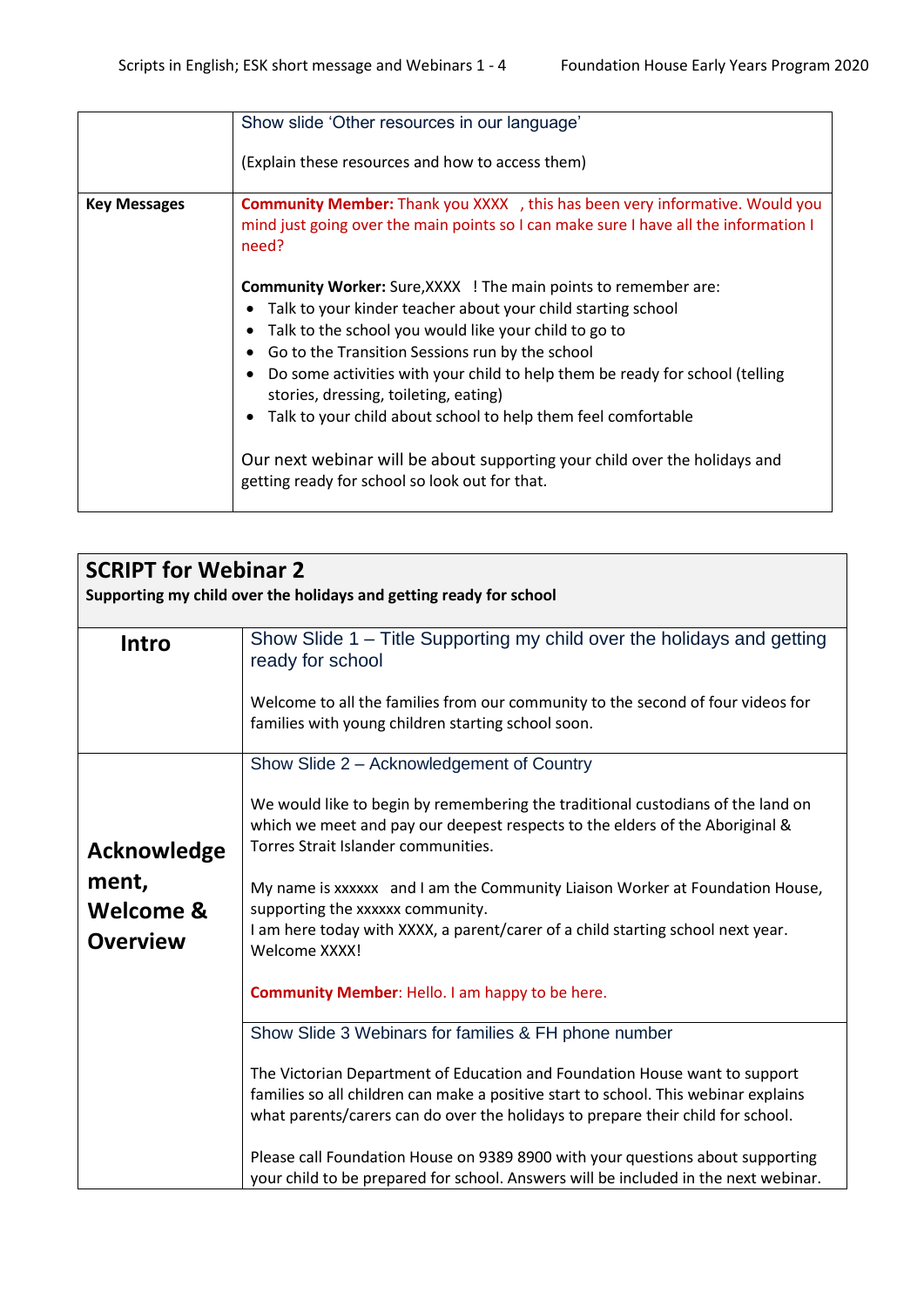| Who can               | Show Slide 3 Who can help?                                                                                                                                                                                                                                                                                                                                                |
|-----------------------|---------------------------------------------------------------------------------------------------------------------------------------------------------------------------------------------------------------------------------------------------------------------------------------------------------------------------------------------------------------------------|
| help?                 | Community Worker: XXXX, what are common questions families ask about how to<br>help our children over the holidays?                                                                                                                                                                                                                                                       |
|                       | <b>Community Member:</b> Well, we will have lots of questions, especially if this is the<br>first of our children to start school. My first question is, who are the best people to<br>speak to and ask questions about preparing my child for school during the holidays?                                                                                                |
|                       | <b>Community Worker: Good question XXXX.</b><br>Your child's kindergarten teacher is very helpful. The teacher can have a<br>conversation with you the parents and share ideas. Please ask the teacher to book<br>an interpreter if you wish.                                                                                                                             |
|                       | You can also get advice from other parents, your family, friends, community leaders,<br>religious leaders such as your Pastor, playgroup leaders, community hub staff, your<br>doctor, the Maternal & Child Health Nurse and settlement workers.                                                                                                                          |
| <b>Finishing</b>      | Show slide 'Finishing Kinder well'                                                                                                                                                                                                                                                                                                                                        |
| <b>Kinder</b><br>well | <b>Community Member:</b> How can I help my child to finish Kinder well?                                                                                                                                                                                                                                                                                                   |
|                       | <b>Community Worker:</b><br>Attend the transition activities organised by the school and kindergarten. You will<br>learn ideas from the kindergarten and school teachers for you to enjoy at home and<br>prepare your child for school.                                                                                                                                   |
| What can<br>we do     | Show Slide 4 – What can we do to help children over the Summer-holidays?<br><b>Community Member:</b> What can we do to help children over the Summer holidays?                                                                                                                                                                                                            |
| over the<br>holidays? | <b>Community Worker</b><br>Over the holidays children will be having fun but are also learning.<br>Children begin learning even before they are born. Children learn from everything<br>they see, hear and experience. Children learn when playing. A child's parents and<br>family are a child's first teacher and are in a great position<br>to support their learning. |
|                       | Encourage your child to participate in family activities. Talk about the activities with<br>your child in the language or languages that you know best.                                                                                                                                                                                                                   |
|                       | Arrange time for your child to play with other children also attending your child's<br>school next year. Your child will be more prepared for school by knowing other<br>children at their school when starting Prep or Foundation.                                                                                                                                       |
| <b>Talk to</b>        | Show slide 5 'Talk to your child about school'                                                                                                                                                                                                                                                                                                                            |
| your child            | Community Member: How can I help my child to start school?                                                                                                                                                                                                                                                                                                                |
| about                 | <b>Community Worker:</b> Starting school is an exciting time, but also a time of change for                                                                                                                                                                                                                                                                               |
| school                | your child and family.                                                                                                                                                                                                                                                                                                                                                    |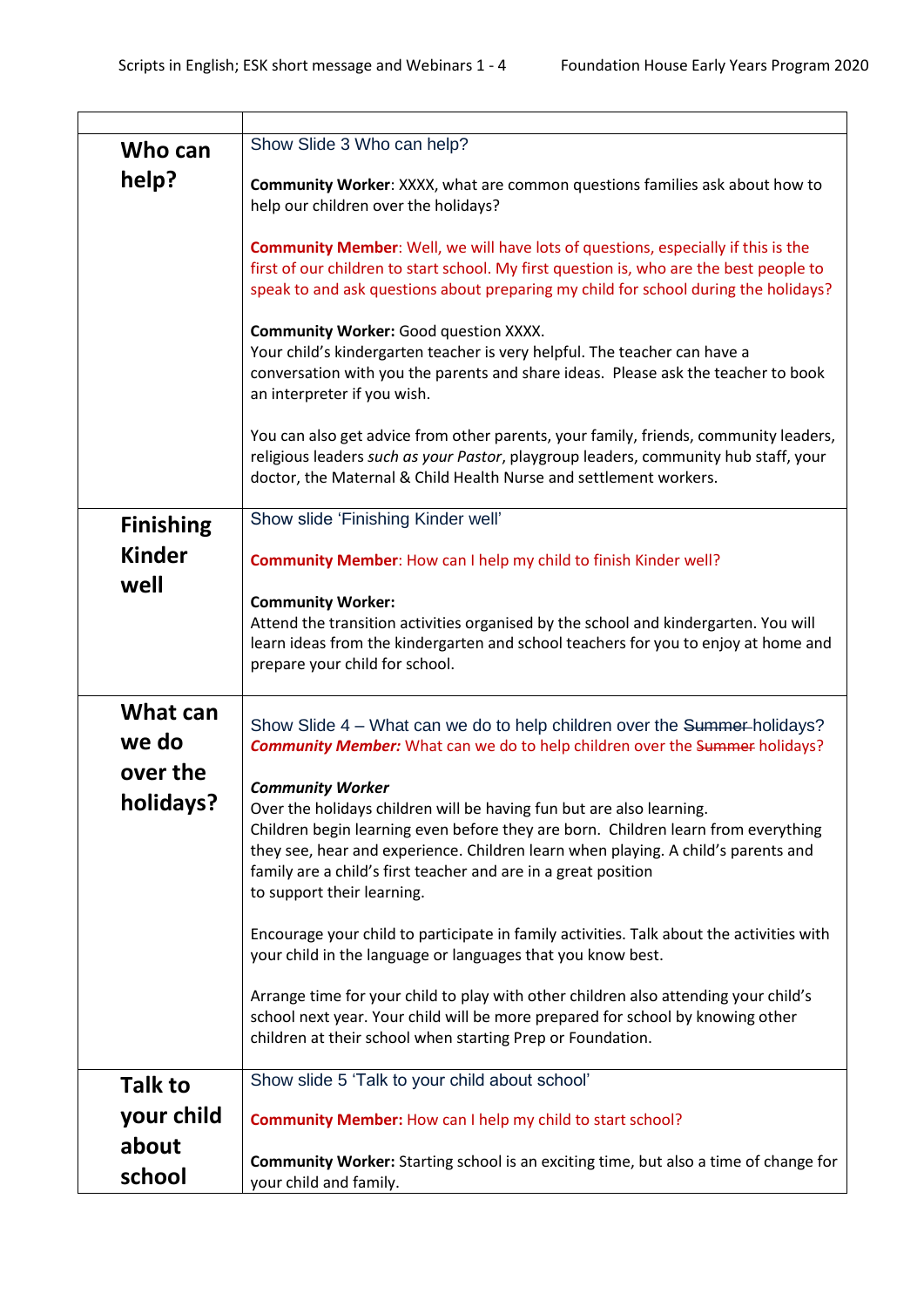| Talk to your child about school. Listen to their questions and concerns and answer<br>them in a positive way.                                                                                                                                                                                                                           |
|-----------------------------------------------------------------------------------------------------------------------------------------------------------------------------------------------------------------------------------------------------------------------------------------------------------------------------------------|
| Tell your child about how their day may be. For example, there will be time sitting<br>on the floor in a big group and time playing outside with children of different ages.<br>Talk to your child about how you will travel to and from school, and visit the school<br>in the holidays.                                               |
| Reassure your child that you or a family member will meet the child at the same<br>location, for example the front gate, every day when finishing school or 'after-care'.<br>Help your child feel safe and happy to say goodbye each morning. Remind your child<br>that teachers will be caring and are there to help them.             |
| Reassure your child that the teacher will remind them when it is time to sit, play and<br>eat. Children can ask the teacher questions including, when can I go to the toilet?<br>The teacher will help them to feel happy. Please tell your child that school is a fun<br>and safe place where they learn and make lots of new friends. |
| Parents/carers are encouraged to learn the names of the teachers caring for your<br>child. Teach your child the teachers' name. Teach your child some helpful English<br>sentences such as "My name is" or "Will you please help me?"                                                                                                   |
| Kindergarten and school teachers communicate about the Prep or Foundation<br>children. Kindergarten teachers have written a Transition Statement about your<br>child for the school. The school will prepare a learning environment to suit your<br>child's needs.                                                                      |
| Show slide 6 'I am starting school Calendar'                                                                                                                                                                                                                                                                                            |
| <b>Community Member:</b> That is a lot of things to remember to tell my child!                                                                                                                                                                                                                                                          |
| To help, we can give you a free calendar activity called "I am starting school".<br>The calendar can be displayed in your home on the refrigerator or wall in a place<br>seen by the whole family.                                                                                                                                      |
| Each day please practice one activity from 'I am starting school'.                                                                                                                                                                                                                                                                      |
| These activities build your child's independence including eating and dressing.<br>Also, practice going to the toilet, shutting the toilet door and washing their hands.                                                                                                                                                                |
| 'I am starting school' calendar is available for free on the Foundation House website.                                                                                                                                                                                                                                                  |
| Show Slide 7: Helping school children over the holidays.                                                                                                                                                                                                                                                                                |
| Community Member How can I help my older children who already attend school?                                                                                                                                                                                                                                                            |
| Help older school children to continue read and writing every day. Tell stories and<br>talk together about family activities in the language you know best.                                                                                                                                                                             |
| Family activities include enjoying the local library, which will be open on most days<br>over the holidays. Ask the librarian for children's books about starting school.                                                                                                                                                               |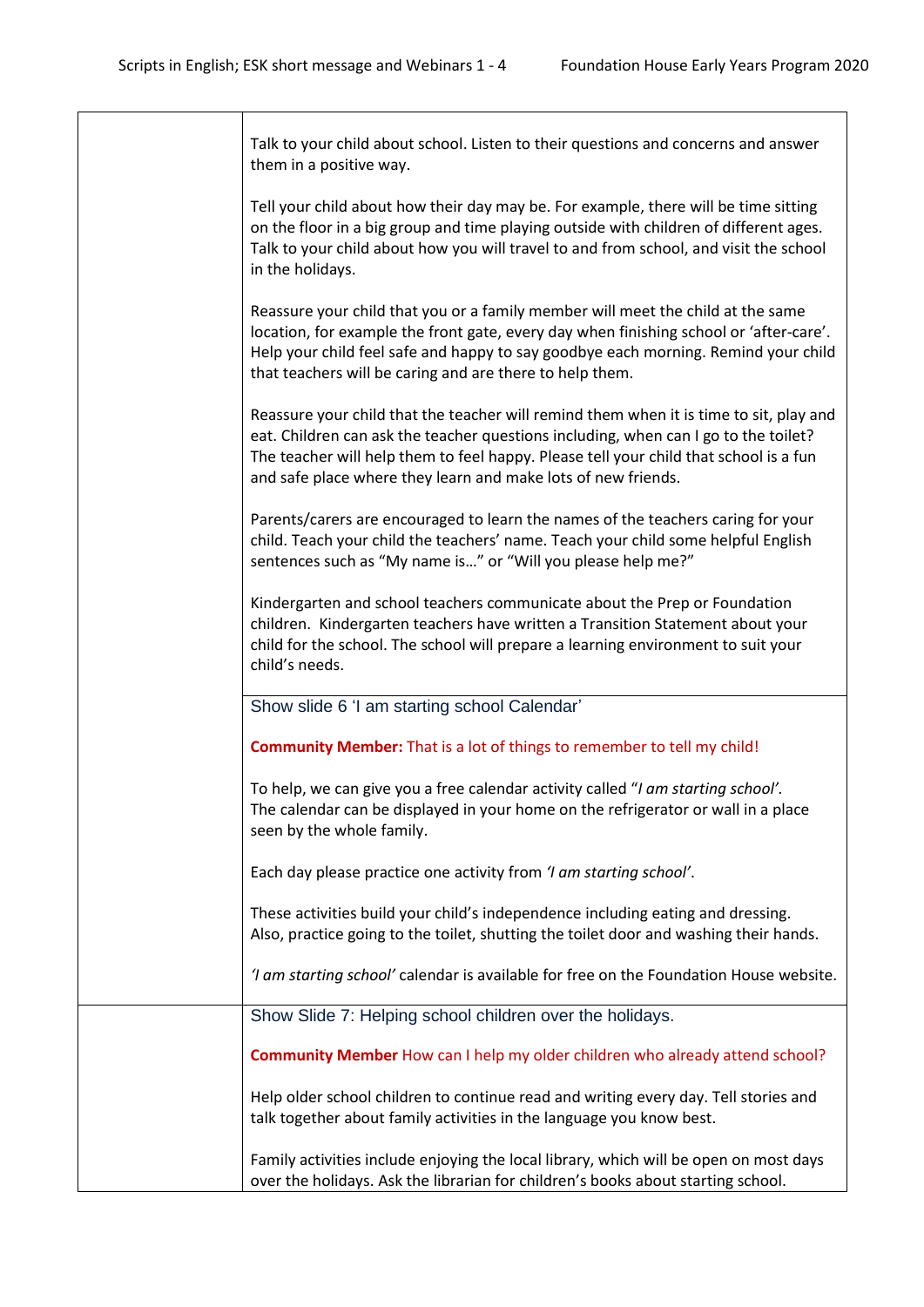|                     | Playing outside and enjoying nature at the park helps children wellbeing and<br>physical development and can limit screen time.                                                                                                                                                                                                                                                                                                                                                                                                                                                                                                                                              |
|---------------------|------------------------------------------------------------------------------------------------------------------------------------------------------------------------------------------------------------------------------------------------------------------------------------------------------------------------------------------------------------------------------------------------------------------------------------------------------------------------------------------------------------------------------------------------------------------------------------------------------------------------------------------------------------------------------|
|                     |                                                                                                                                                                                                                                                                                                                                                                                                                                                                                                                                                                                                                                                                              |
|                     |                                                                                                                                                                                                                                                                                                                                                                                                                                                                                                                                                                                                                                                                              |
|                     | Show Slide 8: Helping young children over the holidays.                                                                                                                                                                                                                                                                                                                                                                                                                                                                                                                                                                                                                      |
|                     | Community Member How can I help my younger children who are too young for<br>school or kindergarten?                                                                                                                                                                                                                                                                                                                                                                                                                                                                                                                                                                         |
|                     | Playing with your younger children, doing similar activities, supports learning and<br>fun, such as telling stories, singing songs, letting them help you with home tasks like<br>putting the washing on the line and having conversations with family members. Talk<br>to your children while doing the activities and ask for their thoughts about the tasks.<br>It is good to read to children or talk about the pictures in books in the language that<br>you know best.                                                                                                                                                                                                 |
|                     | Enrol your child in playgroup and kindergarten.                                                                                                                                                                                                                                                                                                                                                                                                                                                                                                                                                                                                                              |
|                     | Playgroups welcome families with children 0-5 years for play, fun and socialising.<br>Facilitated playgroups are often free and start again when school returns. Parent run<br>playgroups often meet during the holidays and may have a small fee.                                                                                                                                                                                                                                                                                                                                                                                                                           |
|                     | A child can attend kindergarten when they are 3 and 4 years old. At kindergarten<br>your child will make friends, play and develop important skills to help prepare them<br>for school.                                                                                                                                                                                                                                                                                                                                                                                                                                                                                      |
|                     | Kindergarten for 3 and 4-year-old children benefits their education, health and<br>wellbeing as a child and as an adult. Kindergarten helps children develop strong<br>social and emotional skills. Children have fun while they learn through play.                                                                                                                                                                                                                                                                                                                                                                                                                         |
|                     | Families from a refugee background receive FREE 3 and 4-year-old kindergarten<br>through a program called Early Start Kindergarten.                                                                                                                                                                                                                                                                                                                                                                                                                                                                                                                                          |
|                     | Enrol in playgroup and kindergarten by asking your local Council, your family and<br>friends, community leaders, religious leaders such as your Pastor, playgroup leaders,<br>community hub staff, your doctor, the Maternal & Child Health Nurse and<br>settlement workers.                                                                                                                                                                                                                                                                                                                                                                                                 |
| <b>Key Messages</b> | <b>Community Member:</b> Thank you XXXX, this has been very informative. Could you<br>please remind me of the important information I need?                                                                                                                                                                                                                                                                                                                                                                                                                                                                                                                                  |
|                     | Community Worker: Yes, XXXX! The important parts to remember are:<br>You and your child attend Transition events offered by the school and<br>$\bullet$<br>kindergarten and ask questions if you are unsure<br>Enjoy activities with your children over the holidays at home and in places like<br>$\bullet$<br>the park and practice activities that will prepare your child for the school year<br>Talk to your child about school and listen to their questions and comments to<br>٠<br>help them feel comfortable<br>Enrol young children in playgroup, 3 and 4-year-old kindergarten<br>٠<br>Please watch the next webinar about preparing for the first day of school! |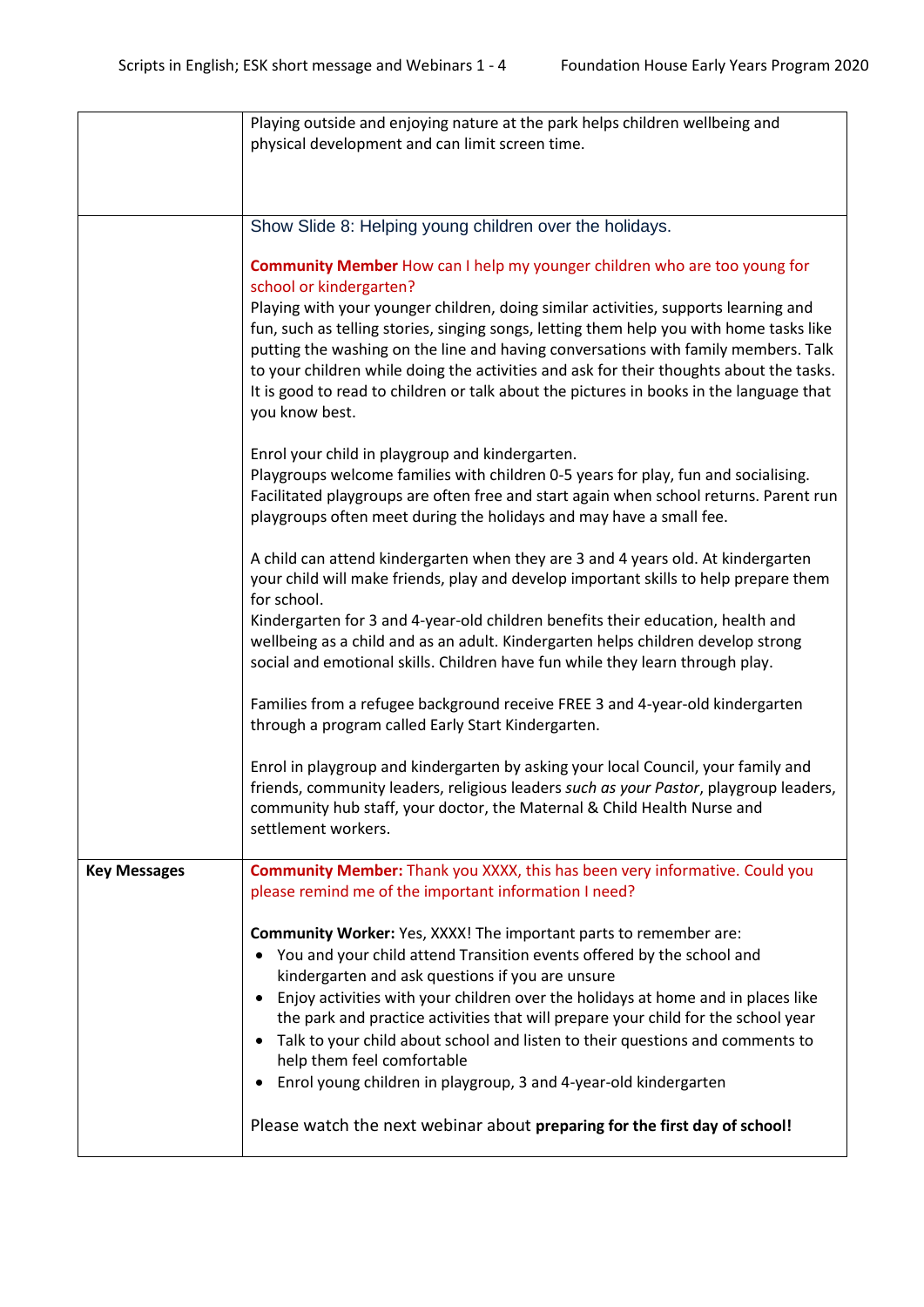| <b>SCRIPT for Webinar 3</b>           |                                                                                                                                                                                                                                                     |  |
|---------------------------------------|-----------------------------------------------------------------------------------------------------------------------------------------------------------------------------------------------------------------------------------------------------|--|
| Preparing for the first day of school |                                                                                                                                                                                                                                                     |  |
|                                       | Show Slide 1 - Title                                                                                                                                                                                                                                |  |
|                                       | Welcome to all the families from our community to the third of our four videos for<br>families with young children starting school.                                                                                                                 |  |
| <b>Acknowledge</b>                    | Show Slide 2 - Acknowledgement of Country                                                                                                                                                                                                           |  |
| ment,                                 |                                                                                                                                                                                                                                                     |  |
| <b>Welcome &amp;</b>                  | We would like to begin by remembering the traditional custodians of the land on                                                                                                                                                                     |  |
|                                       | which we meet and pay our deepest respects to the elders of the Aboriginal &                                                                                                                                                                        |  |
| <b>Overview</b>                       | Torres Strait Islander communities.                                                                                                                                                                                                                 |  |
|                                       | My name is xxxxxx and I am the Community Liaison Worker at Foundation House,<br>supporting the xxxxxx community.<br>I am here today with XXXX who is a parent/carer of a child starting school next year.<br>Welcome XXXX !                         |  |
|                                       | <b>Community Member: Hello and thank you for inviting me.</b>                                                                                                                                                                                       |  |
|                                       | Show Slide 3 Webinars for families & FH phone number                                                                                                                                                                                                |  |
|                                       | The Victorian Department of Education and Foundation House want to support<br>families so all children can make a positive start to school. This webinar explains<br>what parents/carers can do to prepare their child for the first day of school. |  |
|                                       | Please call Foundation House on 9389 8900 with your questions about supporting<br>your child to be prepared for school. Answers will be included in the next webinar.                                                                               |  |
| <b>Two things</b>                     | Show Slide 4 – What can we do to help children prepare for the first day of                                                                                                                                                                         |  |
|                                       | school?                                                                                                                                                                                                                                             |  |
|                                       | <b>Community Member:</b> What can we do to help children prepare for the first day of<br>school?                                                                                                                                                    |  |
|                                       |                                                                                                                                                                                                                                                     |  |
|                                       | <b>Community Worker</b>                                                                                                                                                                                                                             |  |
|                                       | There are two main ways you can help your child be ready for the first days of school<br>Talking to your child about school<br>1.                                                                                                                   |  |
|                                       | Help your child be in a routine that helps during the first weeks of school<br>2.                                                                                                                                                                   |  |
| Talk to your                          |                                                                                                                                                                                                                                                     |  |
|                                       | Tell your child about how their school day may be structured. For example, there                                                                                                                                                                    |  |
| child about                           | will be times when the whole class will be together sitting on the floor and times                                                                                                                                                                  |  |
| school (with 'I                       | when children will work with a small number of other children. There will be recess                                                                                                                                                                 |  |
| am starting                           | and lunch breaks when there will be time to play outside with children of different                                                                                                                                                                 |  |
| school                                | ages.                                                                                                                                                                                                                                               |  |
|                                       | Show your child the school location and talk to your child about how you will travel                                                                                                                                                                |  |
| calendar' on                          | to and from school. Then practice getting to school in the way they normally would,                                                                                                                                                                 |  |
| slide)                                | for example, walking, riding a bike, catching a bus or driving to the school.                                                                                                                                                                       |  |
|                                       |                                                                                                                                                                                                                                                     |  |
|                                       | Reassure your child that the teacher will remind them when they need to do things<br>during the day and that teachers are very happy to answer their questions, for                                                                                 |  |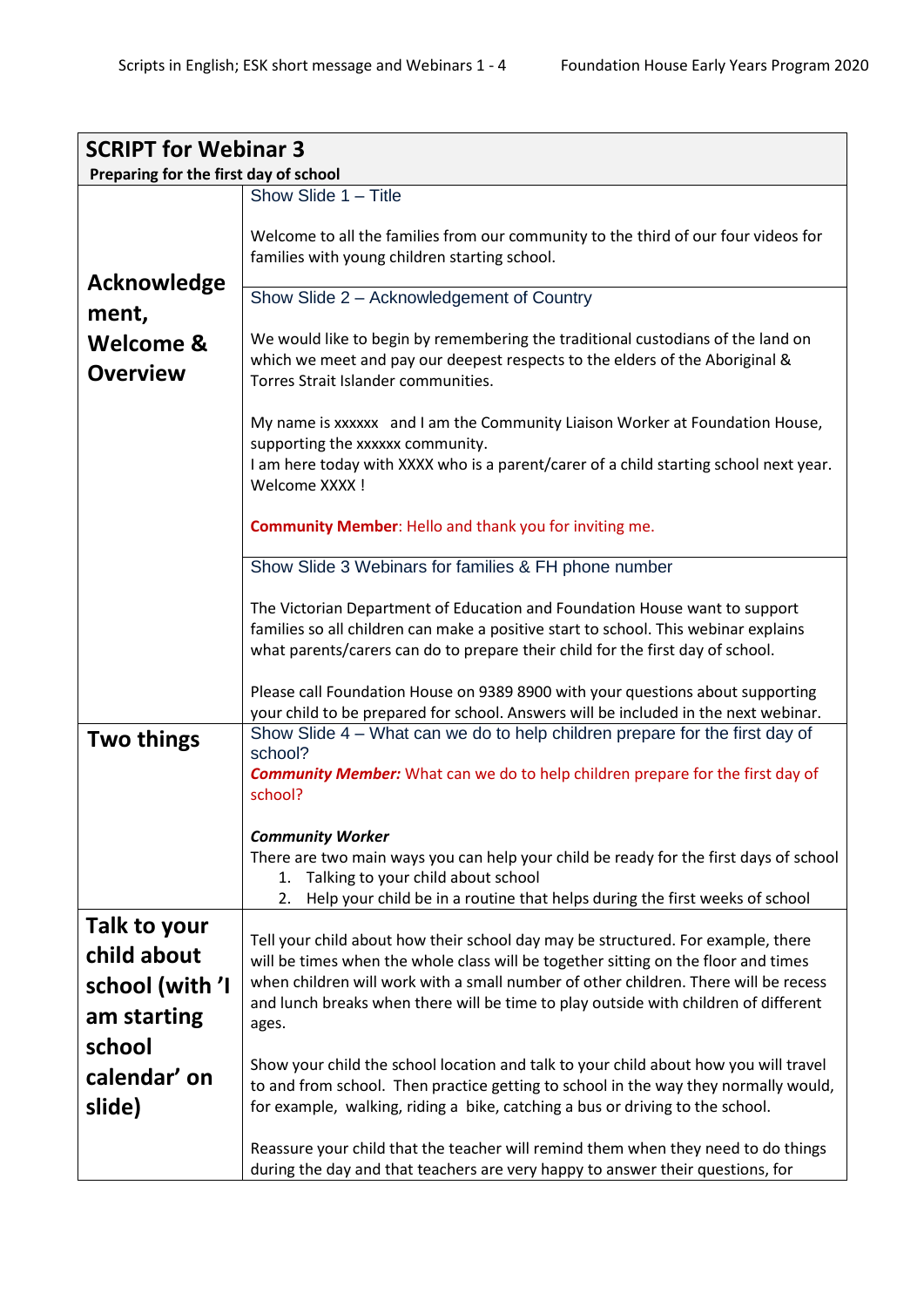|                              | instance, when can I go to the toilet? Teachers will help your child to settle in and to                                                                                                                                                                                                                                                                    |
|------------------------------|-------------------------------------------------------------------------------------------------------------------------------------------------------------------------------------------------------------------------------------------------------------------------------------------------------------------------------------------------------------|
|                              | be happy at school. School is a place that they can learn, have fun and will meet                                                                                                                                                                                                                                                                           |
|                              | new friends.                                                                                                                                                                                                                                                                                                                                                |
|                              | Show Slide 6: A routine helps with the first weeks of school                                                                                                                                                                                                                                                                                                |
|                              | Community Member How do I help my child be in a routine for the first weeks of<br>school?                                                                                                                                                                                                                                                                   |
|                              | Routines help children and the whole family feel safe.                                                                                                                                                                                                                                                                                                      |
|                              | What time will your child need to wake up each day to get ready for school?                                                                                                                                                                                                                                                                                 |
|                              | One or two weeks before starting school, encourage the whole family to wake up at<br>that time. Eat lunch around the same time each day and practise eating lunch from a<br>lunch box. Practise unwrapping their food and caring for their belongings such as<br>drink bottles. Let them know that we don't share food or drink with others at<br>school.   |
|                              | Allow the children to wear their school uniform for a few days including the school<br>hat so that they are used to wearing it. Teach them to put their things back in their<br>school bag when no longer needed, such as their jumper or jacket and hat. Make<br>sure your children know how to wash their hands, using soap after going to the<br>toilet. |
|                              | Most children starting school find it very tiring. Going to bed at the same time each<br>night will help them have energy. For example, if your child wakes for school at 6 am<br>and needs approximately 10 hours sleep per night, your child should be in bed<br>before 8pm.                                                                              |
|                              | Help your child have a sense of belonging and routine by having a special place in<br>the home to put their school clothes, bag, shoes and hat. Teaching children how to<br>use their special space will help their routine.                                                                                                                                |
|                              | Show Slide 7: Helping other children who are too young for school                                                                                                                                                                                                                                                                                           |
| <b>Other</b><br>children who | Community Member What about my other children who are too young for school?                                                                                                                                                                                                                                                                                 |
| are too young<br>for school? | When their siblings start school, it brings change for younger children.<br>They may miss playing with older children. Or they may enjoy a time of quiet.                                                                                                                                                                                                   |
|                              | Playgroups welcome families with children 0-5 years for play, fun and socialising.<br>Facilitated playgroups are often free and start again when school returns. Parent-<br>run playgroups may meet during the holidays and may have a small fee.                                                                                                           |
|                              | Kindergarten for 3 and 4-year-old children benefits their education, health and<br>wellbeing as a child and as an adult. Kindergarten helps children develop strong<br>social and emotional skills. Children have fun while they learn through play.                                                                                                        |
|                              | Families from a refugee background receive FREE 3 and 4-year-old kindergarten<br>through a program called Early Start Kindergarten.                                                                                                                                                                                                                         |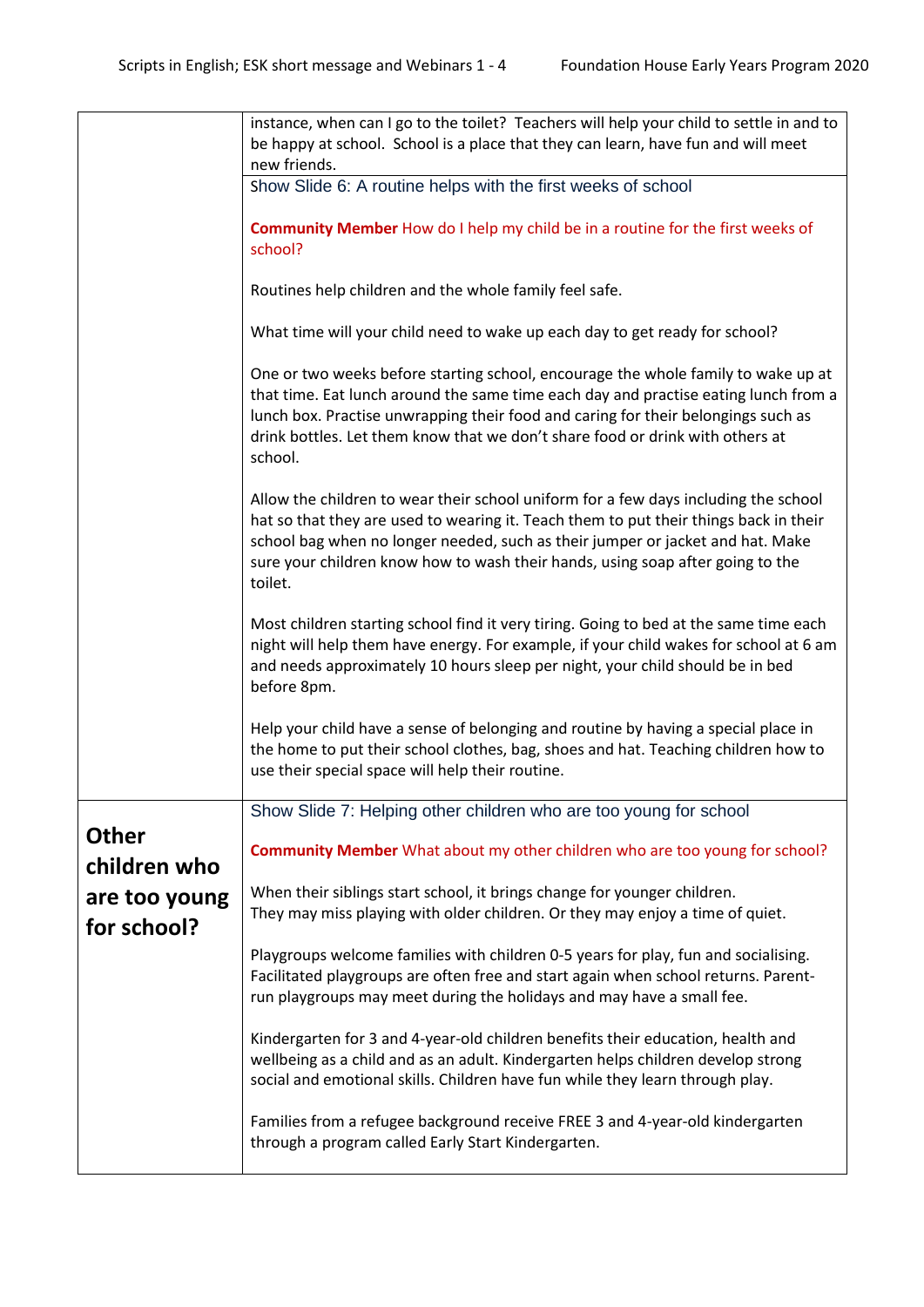|                     | Enrol your child in playgroup and kindergarten by asking your local Council, your<br>family and friends, community leaders, religious leaders such as your Pastor,<br>playgroup leaders, community hub staff, your doctor, the Maternal & Child Health |
|---------------------|--------------------------------------------------------------------------------------------------------------------------------------------------------------------------------------------------------------------------------------------------------|
|                     | Nurse and settlement workers.                                                                                                                                                                                                                          |
| <b>Key Messages</b> | Slide $8 -$ Key messages                                                                                                                                                                                                                               |
|                     | Community Member: Thank you XXXX, this has been very informative. Could you<br>please remind me of the important information I need?                                                                                                                   |
|                     | Community Worker: Yes, XXXX! The important parts to remember are:<br>Talk to your child about school, especially what to expect in the first few<br>days                                                                                               |
|                     | Help your whole family to be in a routine including times to sleep and eat<br>Enrol young children in playgroup, 3-year-old and 4-year-old kindergarten                                                                                                |
|                     | Please watch our next webinar about families being a partner with school.                                                                                                                                                                              |

| <b>SCRIPT for Webinar 4</b>                                       |                                                                                                                                                                                                                                                                                                                                                                                                                                                                                             |  |
|-------------------------------------------------------------------|---------------------------------------------------------------------------------------------------------------------------------------------------------------------------------------------------------------------------------------------------------------------------------------------------------------------------------------------------------------------------------------------------------------------------------------------------------------------------------------------|--|
| Being partners with your school                                   |                                                                                                                                                                                                                                                                                                                                                                                                                                                                                             |  |
| 1 Welcome<br>Slide 1                                              | Show Slide 1: Being partners with your school<br>Welcome to all the families from our community to the last of our four videos for<br>families with young children starting school.                                                                                                                                                                                                                                                                                                         |  |
| 2.<br><b>Acknowledge</b><br>ment,<br>Welcome &<br><b>Overview</b> | Show Slide 2: Acknowledgement of Country<br>We remember the traditional custodians of the land on which we meet and pay our<br>deepest respects to the elders of the Aboriginal & Torres Strait Islander<br>communities.<br>My name is xxxxxx and I am the Community Liaison Worker at Foundation House,<br>supporting the xxxxxx community.<br>I am here today with XXXX who is a parent/carer of a child who started school this<br>year. Welcome XXXX !                                  |  |
| Slides 2 & 3                                                      | <b>Community Member: Hello and thank you for inviting me.</b>                                                                                                                                                                                                                                                                                                                                                                                                                               |  |
|                                                                   | Show Slide 3: Webinars for families & FH phone number<br>The Victorian Department of Education and Training and Foundation House want to<br>support families so all children can make a positive start to school. This webinar<br>explains why it is so important to build a strong partnership and what parents/carers<br>can do to build this with their school.<br>Please call Foundation House on 9389 8900 for any questions about supporting your<br>child to be prepared for school. |  |
| 3.                                                                | Show Slide 4: Remember: 3 and 4 year old Kinder & Playgroup                                                                                                                                                                                                                                                                                                                                                                                                                                 |  |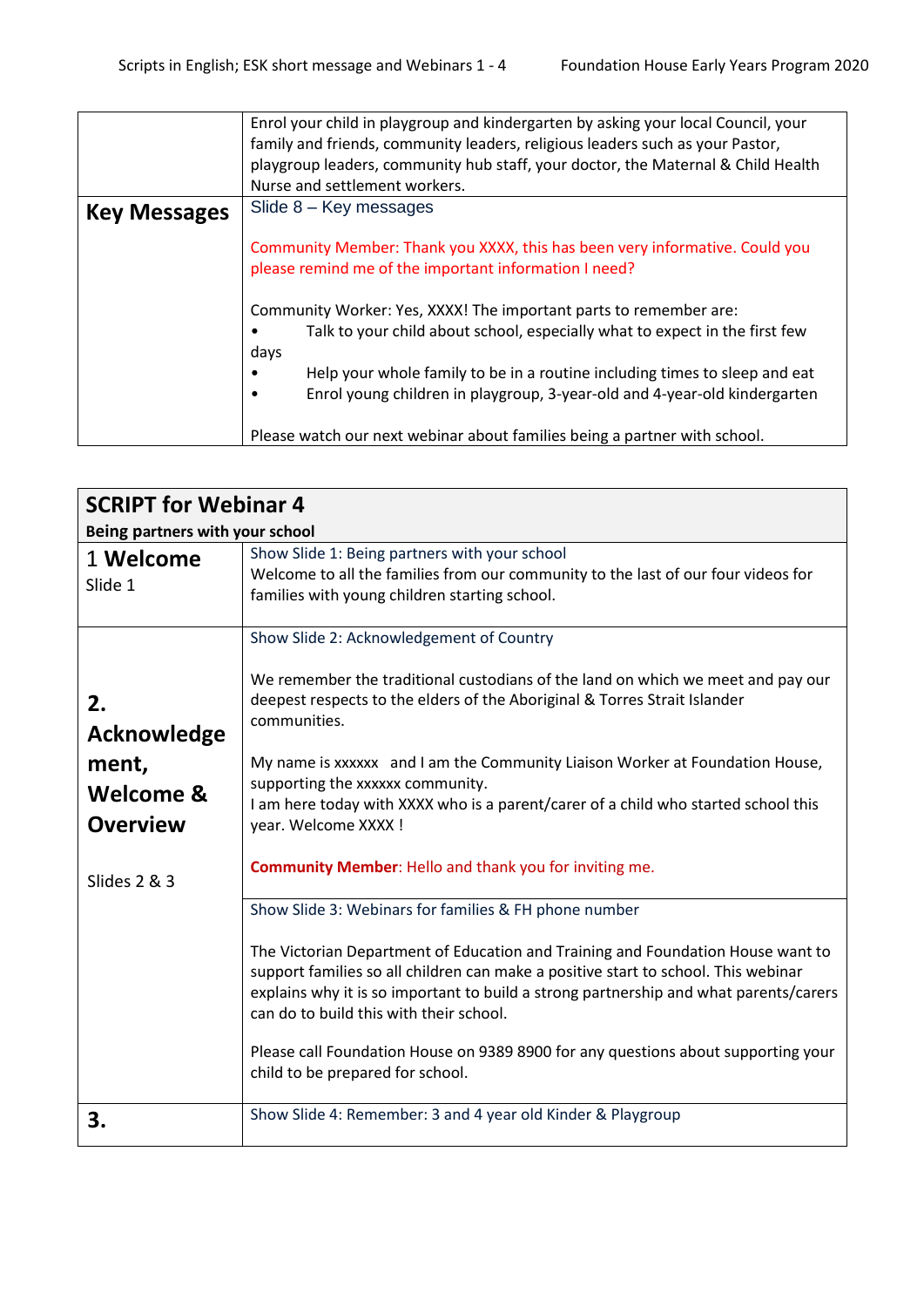| <b>Remember:</b> | Before we talk about building a strong partnership with your school, we want to                                                                                            |
|------------------|----------------------------------------------------------------------------------------------------------------------------------------------------------------------------|
| Kinder for 3     | remind you about the important changes to Kinder for children who are too young<br>for school.                                                                             |
| and 4 year       |                                                                                                                                                                            |
| old children     | From 2021, three-year-old children from a refugee or asylum seeker background can<br>receive 15 hours per week of FREE kindergarten through a grant called Early Start     |
| and              | Kindergarten. Four-year-old children from a refugee or asylum seeker background                                                                                            |
| playgroup        | can access 15 hours per week of free kindergarten through the Early Start                                                                                                  |
|                  | Kindergarten Extension Grant or Kindergarten Fee Subsidy.                                                                                                                  |
| Slide 4          | Early Start Kindergarten is available in all kindergarten programs delivered by a                                                                                          |
|                  | qualified teacher. You can enrol your child by contacting a kindergarten near you                                                                                          |
|                  | and asking to access an Early Start Kindergarten grant.                                                                                                                    |
|                  | Kindergartens have access to a free telephone interpreting service if you require an<br>interpreter.                                                                       |
|                  | Kindergartens, your local Department of Education and Training office, local council                                                                                       |
|                  | and your Maternal and Child Health nurse are required to support your participation                                                                                        |
|                  | in kindergarten. You can contact them for assistance in accessing a free 15-hour per<br>week kindergarten program through Early Start Kindergarten.                        |
|                  |                                                                                                                                                                            |
|                  | Kindergarten for 3 and 4-year-old children has a positive impact on their education,<br>health and wellbeing as a child and these benefits can flow through to their adult |
|                  | life. Kindergarten helps children develop strong social and emotional skills. Children                                                                                     |
|                  | have fun while they learn through play.                                                                                                                                    |
|                  | And remember Playgroups are important for parents and children from birth to                                                                                               |
|                  | school too. Kindergarten and Playgroups are good places for parents and carers to                                                                                          |
|                  | meet new friends, find out information and learn about raising children in Australia.                                                                                      |
|                  | Many people can give you information about enrolling your child in Playgroup and                                                                                           |
|                  | kindergarten; ask your local Council, family and friends, community leaders,                                                                                               |
|                  | religious leaders such as your Pastor, playgroup leaders, community hub staff, your<br>doctor, Maternal & Child Health Nurses and settlement workers.                      |
|                  |                                                                                                                                                                            |
| 4.               | Show Slide 5 - Children do better when families are partners with the school                                                                                               |
| Children do      | <b>Community Member:</b> Why is it important for me to be partners with my child's                                                                                         |
| better when      | school?                                                                                                                                                                    |
| families are     | <b>Community Worker</b>                                                                                                                                                    |
| partners with    | There is lots of evidence to show that children do better with their learning and                                                                                          |
| school           | wellbeing when their parents and families are partners with the school.                                                                                                    |
|                  | In Australia, school staff want and expect to be partners with families to ensure each                                                                                     |
| Slide 5          | child is supported throughout their learning journey. This might be different from                                                                                         |
|                  | other cultures in the world. In Australia, schools are seen as part of the community<br>where students, parents, carers, families, teachers and the community, work as a   |
|                  | team to support the child's learning.                                                                                                                                      |
|                  |                                                                                                                                                                            |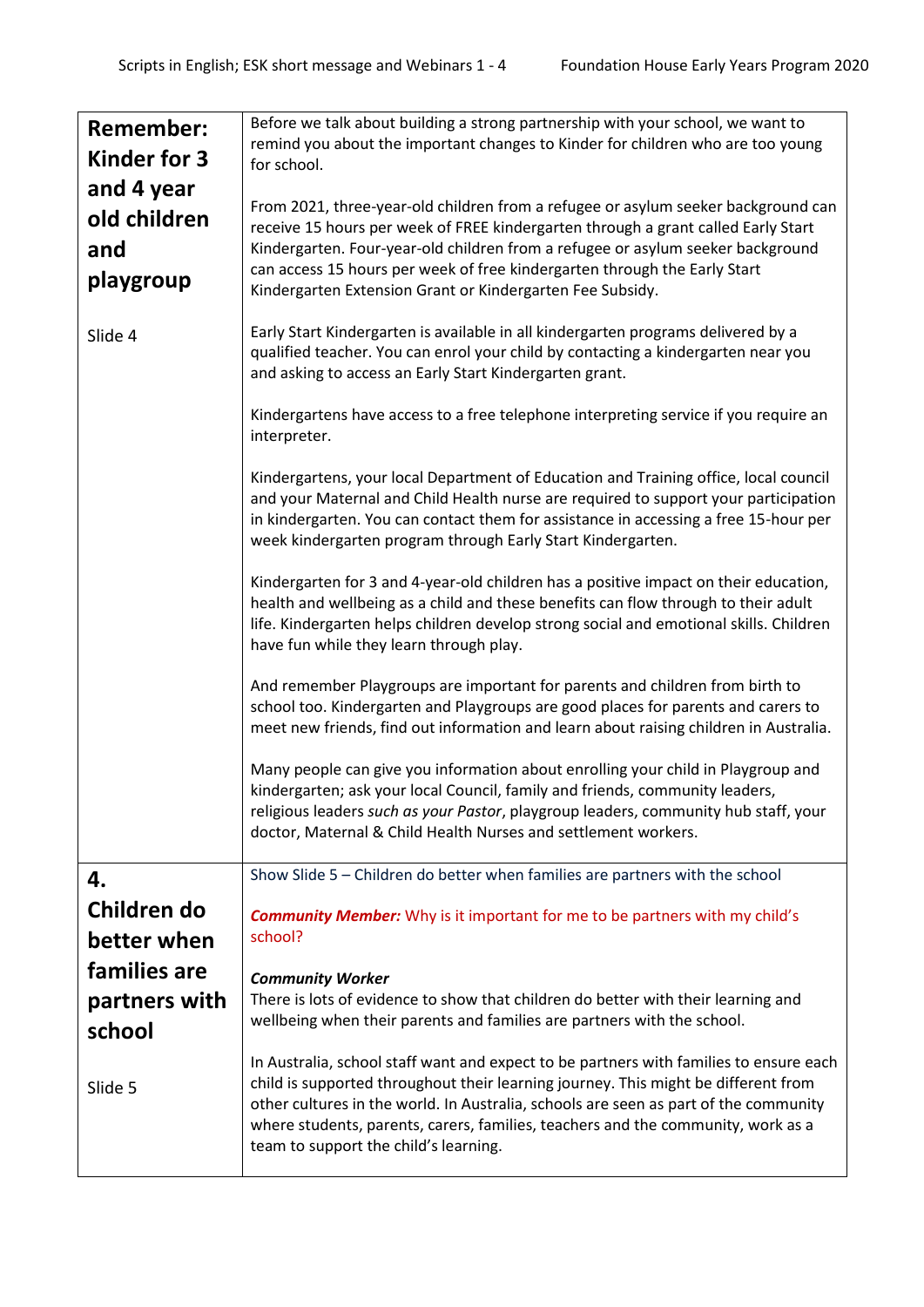| 5             | Show slide 6 - How can I become partners with our school?                                                                                                                                                                                                                                                                                                                                                           |
|---------------|---------------------------------------------------------------------------------------------------------------------------------------------------------------------------------------------------------------------------------------------------------------------------------------------------------------------------------------------------------------------------------------------------------------------|
|               | <b>Community Member:</b> Ok, that's good to know. So, what can I do to become                                                                                                                                                                                                                                                                                                                                       |
| How can I     | partners with the school?                                                                                                                                                                                                                                                                                                                                                                                           |
| become        | Community Worker: There are lots of ways! Here are some of them.                                                                                                                                                                                                                                                                                                                                                    |
| partners with |                                                                                                                                                                                                                                                                                                                                                                                                                     |
| our school?   | 1. Talk to the school staff<br>Staff at your child's school will want to meet and talk with you and your                                                                                                                                                                                                                                                                                                            |
|               | child. This includes the Principal, the teachers and other support staff. There                                                                                                                                                                                                                                                                                                                                     |
| Slide 6 & 7   | will be formal times set up to meet but also please say a friendly 'Hi' if you<br>see them around the school.                                                                                                                                                                                                                                                                                                       |
|               | Your school may have a Multicultural Education Aide or MEA, who speaks<br>your language. Their job is to support families. They can help you with<br>school enrolment activities, joining in school events, digital literacy, reading<br>and understanding notices. They can explain things about the school, and<br>can help with any questions you may have. They can also help you speak to<br>the school staff. |
|               | Your school must also offer interpreting and translation services if you have<br>limited or no English language skills. This is free to families of children<br>enrolled in government schools to help with parent teacher meetings.                                                                                                                                                                                |
|               | 2. Go to events at school<br>There will be lots of regular events such as weekly School Assembly and<br>there will be special family events. You can go to watch, to join in or to help.<br>Some parents might feel shy about going to school events, but we know it is<br>very helpful for your children if you participate and show interest in the<br>school activities.                                         |
|               | The school will send home information about events in notices and<br>newsletters. It is important to read this information. Where possible your<br>school should offer translated information - sometimes you might need<br>someone to help you, such as family, friends, other parents at the school or<br>school staff such as a Multicultural Education Aide.                                                    |
|               | Many schools have an app or social media page where they post<br>information, which is very useful to have on your phone. Please tell your<br>child's teacher the best way for you to receive information (by text<br>messages, phone calls, from the Multicultural Education Aide, with an<br>interpreter etc)                                                                                                     |
|               | Help at the school<br>3.<br>Many schools invite parents to help at the school. This can be with everyday<br>learning in the classroom (such as helping to listen to children read books in<br>the morning).                                                                                                                                                                                                         |
|               | Sometimes there are special activities that families can help with, such as<br>incursions (when someone comes to the school to do a special activity with<br>the students) or excursions (when the students go somewhere to do a                                                                                                                                                                                    |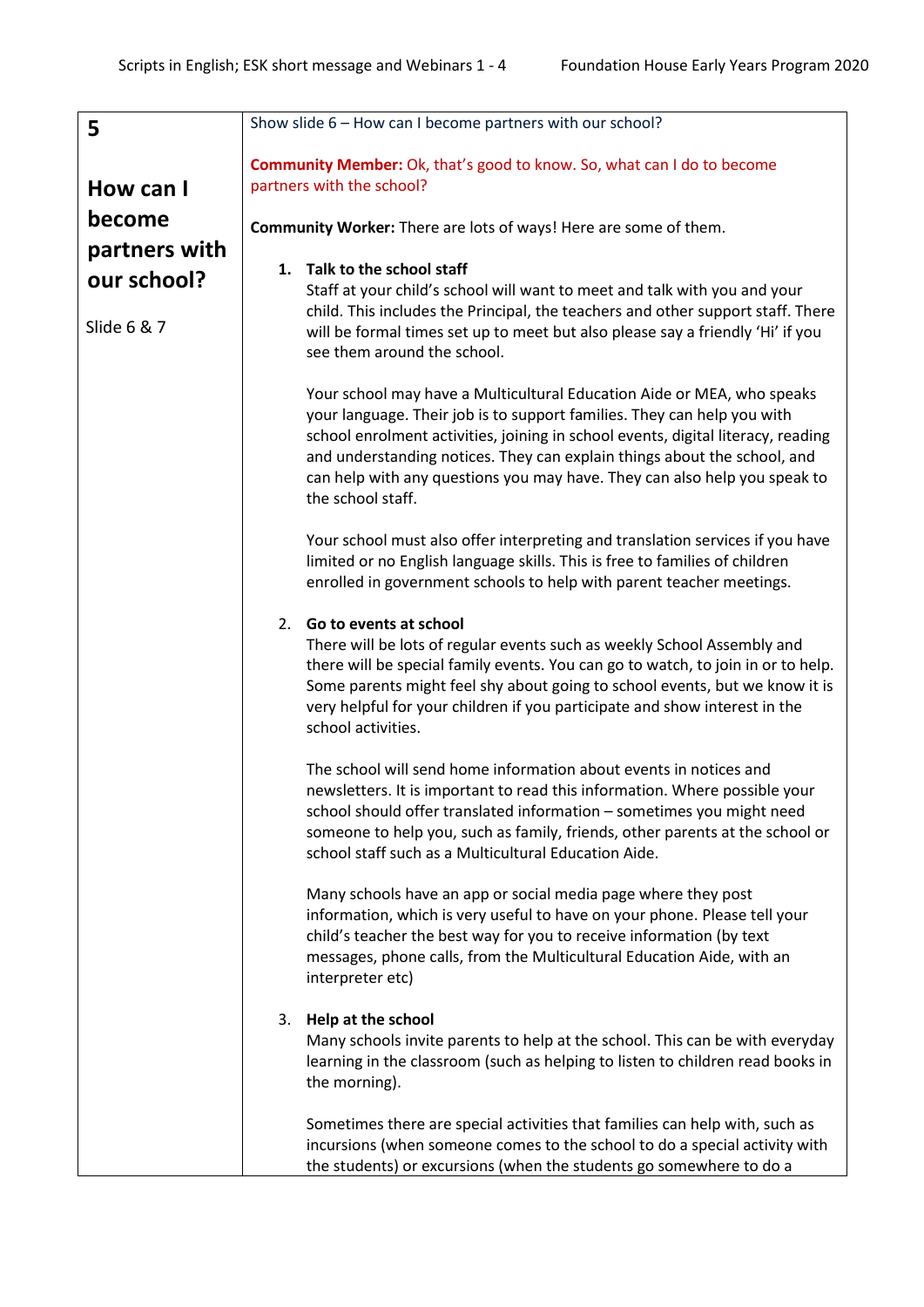|    | special activity). If you feel comfortable, you could volunteer for one of                                                                                                                                                                                                                                                                                                                                                                                                                                                                                                                                       |
|----|------------------------------------------------------------------------------------------------------------------------------------------------------------------------------------------------------------------------------------------------------------------------------------------------------------------------------------------------------------------------------------------------------------------------------------------------------------------------------------------------------------------------------------------------------------------------------------------------------------------|
|    | these activities. The teachers will help you learn how to help.                                                                                                                                                                                                                                                                                                                                                                                                                                                                                                                                                  |
|    | 4. Support your child at home                                                                                                                                                                                                                                                                                                                                                                                                                                                                                                                                                                                    |
|    | Some schools run information sessions for parents about supporting your<br>child with their learning at home. You can ask your child's teacher for ideas<br>about how to do this too. Helpful ideas include:<br>Establish a regular routine for bedtime and breakfast<br>Organise for the school day, with clean school clothes, a lunchbox,<br>$\bullet$<br>sun hat and school bag<br>Arrive on time for school pick ups and drop offs<br>$\bullet$<br>Attend school every day unless your child is sick<br>$\bullet$<br>Support your child in activities that encourage literacy and<br>$\bullet$<br>numeracy. |
|    | Speak to your child in the languages that you know best, telling stories and<br>chatting to each other.                                                                                                                                                                                                                                                                                                                                                                                                                                                                                                          |
|    | You are your child's first and best teacher, so if you can help them at home<br>they will do even better at school!                                                                                                                                                                                                                                                                                                                                                                                                                                                                                              |
| 5. | Talk to your child about school                                                                                                                                                                                                                                                                                                                                                                                                                                                                                                                                                                                  |
|    | It is important to talk to your child about school, so you know what is<br>happening and how they are going. This will help you to find out about the<br>things that they are doing well and enjoying and if there are any things they<br>are having trouble with. If you or your child have any concerns or questions,<br>you should always speak to your child's teacher. They are there to help and<br>they want to support you!                                                                                                                                                                              |
|    | Show Slide 7: Teachers want to be partners with you                                                                                                                                                                                                                                                                                                                                                                                                                                                                                                                                                              |
|    | Community Member: That all sounds great, but I'm nervous about going to the<br>school and speaking to the teacher. What if they don't want to speak to me or we<br>can't understand each other?                                                                                                                                                                                                                                                                                                                                                                                                                  |
|    | <b>Community worker:</b> This is completely understandable but remember that teachers<br>want to be partners with you. They want to help, and they want your child to do<br>well. Your child's teacher will be working closely with your child as their learning<br>journey begins. It is important that you work together to make sure your child has<br>the best start to school. Remember, it is the teacher's job to support you and your<br>child. If you have a concern, they can only help if they know about it.                                                                                         |
|    | Teachers have access to interpreters, either over the phone or in person. At the<br>beginning of the year, it is helpful to tell your child's teacher that an interpreter will<br>be needed, so they can be ready. When you go to the school it can be helpful to<br>show a card to the school office staff which is written in English with your child's<br>name, class, teacher and the language you speak.                                                                                                                                                                                                    |
|    | There will be some special times set up for you to speak with your child's teacher,<br>such as Parent-Teacher meetings. If you only need a quick conversation, you might<br>be able to talk when you drop off or pick up your child from school. If you need a<br>longer conversation, ask for a time that suits you both. Tell the teacher before the                                                                                                                                                                                                                                                           |